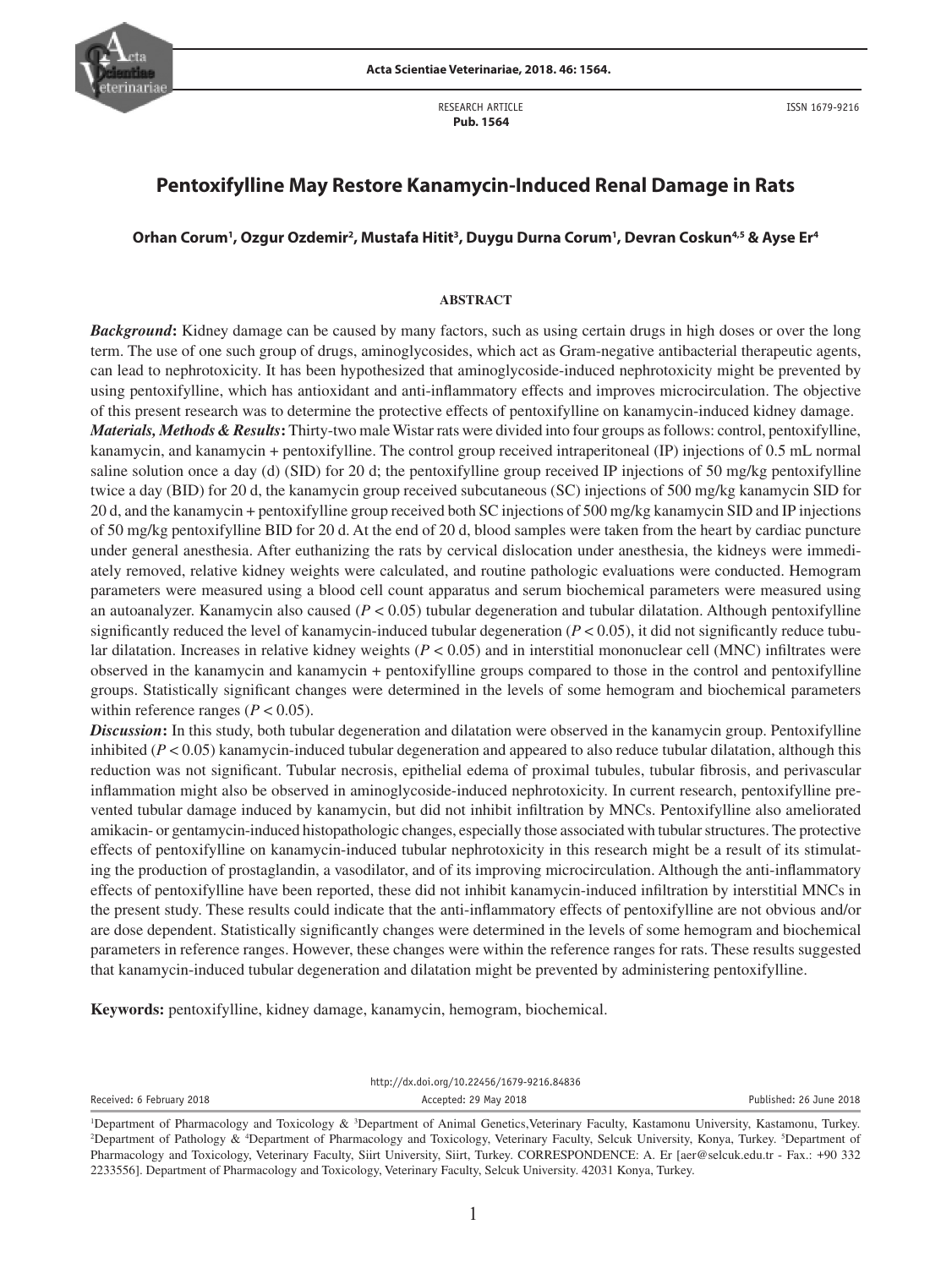# **INTRODUCTION**

Kanamycin is an aminoglycoside antibiotic. Aminoglycosides are widely used for treating severe infections caused by aerobic Gram-negative bacteria, such as *Enterobacteriaceae* and *Pseudomonas* spp. However, there are some serious side effects of these antibiotics, nephrotoxicity being the most common. Parenteral-administered aminoglycosides accumulate within the lysosomes, Golgi apparatus, and endoplasmic reticulum in the renal cortex; consequently, result in renal tubular dysfunction, the most common side effect, with the release of reactive oxygen species combined with cell apoptosis and necrosis [8,9,21].

Pentoxifylline is a methylxanthine derivative and a nonspecific phosphodiesterase inhibitor. It is used mainly for treating peripheral vascular diseases by reducing blood viscosity; furthermore, pentoxifylline has many different pharmacologic uses as an anti-inflammatory, antioxidant, promoter of microcirculation, and inhibitor of platelet aggregation [6,7,9,13,15]. However, pentoxifylline's antioxidant effect is controversial and/or dose dependent [2,26]. In addition, it has been reported that positive effects of this drug might be observed after using it to treat diabetic nephropathy and acute kidney injury [9,15]. These positive effects might be the result of its stimulation of vasodilator prostaglandins. Some researchers have investigated the protective effects of pentoxifylline on aminoglycoside-induced nephrotoxicity [9].

Taking into consideration the antioxidant, vasodilator, and renoprotective properties of pentoxifylline [2,6,7,9,15], this study aimed to determine the effects of pentoxifylline in the prevention of kanamycin-induced nephrotoxicity in rats.

#### **MATERIALS AND METHODS**

# *Animals*

In the current research, a total of 32 male Wistar rats (12-14 weeks old,  $234.63 \pm 2.68$  g) were used. The study protocol was approved by Ethics Committee of Experimental Medicine Research and Application Centre of Selcuk University (SUDAM). During the experimental period, the rats were housed in standard rat cages and allowed water and food *ad libitum*. The rats were caged in a central facility under controlled conditions (12 h light/dark cycle and room temperature of  $20^{\circ}C \pm 2^{\circ}C$  at SUDAM.

### *Experimental procedure*

The 32 rats were randomly divided into 4 groups as follows: control ( $n = 6$ ), pentoxifylline ( $n = 6$ ), kanamycin ( $n = 10$ ), and kanamycin + pentoxifylline ( $n =$ 10). The control group received an intraperitoneal (IP) injection of 0.5 mL normal saline solution once/d (SID) for 20 d, the pentoxifylline group received an IP injection of 50 mg/kg pentoxifylline twice/d (BID) for 20 d (Trental amp<sup>TM)1</sup> [3], the kanamycin group received a subcutaneous injection of 500 mg/kg kanamycin SID for 20 d (Kanovet enj sol™)<sup>2</sup> [14], and the kanamycin + pentoxifylline group received an SC injection of 500 mg/ kg kanamycin SID for 20 d together with an IP injection of 50 mg/kg pentoxifylline BID for 20 d. At the end of the 20 d period, blood samples were taken from the heart by cardiac puncture under general anesthesia (60 mg/kg sodium thiopental, IP, Pental sodium)<sup>3</sup>. After the blood samples were taken, the rats were euthanized by cervical dislocation under general anesthesia. The kidney tissues were immediately collected after euthanasia, and stored at -80°C until used.

# *Biochemical and hematological measurements*

Serum biochemical parameters (urea, creatinine, AST, ALT, ALP, total protein, albumin, triglyceride, cholesterol, and total bilirubin) were measured on an autoanalyzer<sup>4</sup>, while hemogram parameters (WBC, RBC, platelet, hemoglobin, hematocrit) were measured using a blood cell count apparatus (BC-2800 Auto Hematology Analyzer)<sup>5</sup>.

## *Histopathological examination*

A systematic necropsy was conducted on the euthanized rats. The kidneys were immediately removed, weighed, and preserved in 10% formalin and the relative kidney weight (RKW) was calculated. The imbedded samples were cut into 5-μm sections for routine histopathologic examination. The samples were stained with hematoxylin-eosin and evaluated using a light microscope. Lesions were scored as mild (+1), moderate  $(+2)$ , and severe  $(+3)$ .

#### *Statistical analyses*

Research data are presented as the mean ± standard error. Biochemical parameters, hemogram parameters, and RKW were analyzed using ANOVA and Duncan's post hoc test. The kidney damage scores were evaluated using the Mann-Whitney U test. SPSS 22.06 was used for all statistical analyses. *P* < 0.05 was considered statistically significant.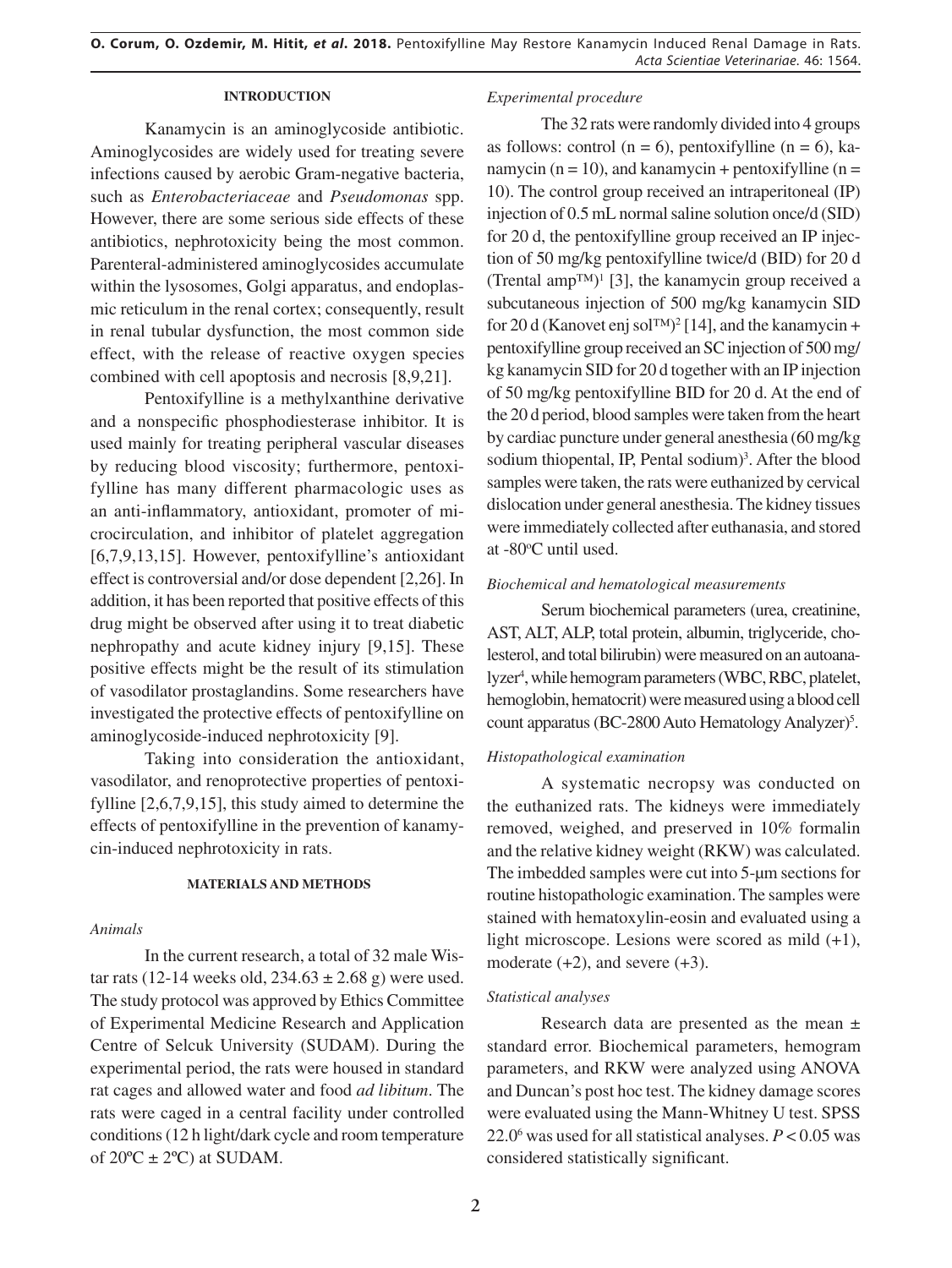# **RESULTS**

The kidney damage scores and RKWs are shown in Table 1; serum biochemical and hemogram values are provided in Tables 2 and 3, respectively. Macroscopic and histopathologic observations are presented in Figures 1 and 2, respectively.

When the kidneys were macroscopically examined, enlarged, bulging, and pale kidneys were observed in the kanamycin group (Figure 1), while normal kidneys were observed in all other groups. The observed tubular degeneration in the kanamycin group was statistically different  $(P < 0.05)$  from that in the control and kanamycin + pentoxifylline groups, while the observed tubular dilatation in the kanamycin group was statistically different  $(P < 0.05)$  from that in the control and pentoxifylline groups (Table 1, Figure 2). Pentoxifylline reduced kanamycin-induced tubular dilatation, although the change was not significant. Interstitial MNC infiltrates were observed in the kanamycin and kanamycin + pentoxifylline groups (Figure 2), and kidney weights increased (*P* < 0.05) in these same groups relative to those in the control and pentoxifylline groups.

Creatinine, total protein, albumin, and cholesterol levels in the kanamycin + pentoxifylline group were statistically lower than other groups ( $P < 0.05$ , Table 2), and an increase in total bilirubin levels were observed in the kanamycin group relative to that in the control and kanamycin + pentoxifylline groups (*P*  < 0.05, Table 2). In addition, triglyceride levels were lower ( $P < 0.05$ ) in the kanamycin + pentoxifylline group than in the control group (Table 2), and WBC, RBC, hemoglobin, and hematocrit levels were highest in the control group ( $P < 0.05$ ). Statistically significant fluctuations were determined  $(P < 0.05)$  in platelet levels in all experimental groups (Table 3).

Table 1. Renal histopathologic scores and relative kidney weight in the experimental groups of male Wistar rats (mean  $\pm$  SE).

| Parameter                              | Control                 | Pentoxifylline                | Kanamycin                     | Kanamycin + Pentoxifylline |
|----------------------------------------|-------------------------|-------------------------------|-------------------------------|----------------------------|
| Relative kidney weight                 | $0.37 \pm 0.02^b$       | $0.40 \pm 0.01^{\rm b}$       | $0.53 \pm 0.02^{\circ}$       | $0.56 \pm 0.02^{\text{a}}$ |
| Tubular degeneration                   | $0.67 \pm 0.11^{\rm b}$ | $0.80 \pm 0.12$ <sup>ab</sup> | $1.22 \pm 0.17^{\circ}$       | $0.56 \pm 0.11^b$          |
| Tubular dilatation                     | $0.00 \pm 0.00^b$       | $0.10 \pm 0.10^b$             | $0.83 \pm 0.14^{\circ}$       | $0.38 \pm 0.16^{ab}$       |
| Glomerular hypertrophy                 | $0.00 \pm 0.00$         | $0.30 \pm 0.12$               | $0.11 \pm 0.07$               | $0.25 \pm 0.09$            |
| Increase in glomerular mesangial cells | $0.00 \pm 0.00$         | $0.00 \pm 0.00$               | $0.28 \pm 0.09$               | $0.25 \pm 0.09$            |
| Interstitial MNC infiltration          | $0.00 \pm 0.00^b$       | $0.00 \pm 0.00^{\circ}$       | $0.44 \pm 0.18$ <sup>ab</sup> | $0.69 \pm 0.09^{\circ}$    |
| Enlargement in Bowman's space          | $0.00 \pm 0.00$         | $0.00 \pm 0.00$               | $0.44 \pm 0.13$               | $0.31 \pm 0.16$            |

a,bDifferent letters in the same line were statistically significant  $(P < 0.05)$ . MNC: Mononuclear cell.

**Table 2.** Biochemical values in the experimental groups of male Wistar rats (mean  $\pm$  SE).

| Parameter               | Control                      | Pentoxifylline                | Kanamycin                  | Kanamycin + Pentoxifylline    |
|-------------------------|------------------------------|-------------------------------|----------------------------|-------------------------------|
| Urea $(mg/dL)$          | $43.3 \pm 2.03$              | $45.8 \pm 2.95$               | $48.9 \pm 2.21$            | $47.0 \pm 1.03$               |
| Creatinine (mg/dL)      | $0.59 \pm 0.02^{\text{a}}$   | $0.60 \pm 0.03^{\text{a}}$    | $0.63 \pm 0.03^{\text{a}}$ | $0.48 \pm 0.04^b$             |
| AST (U/L)               | $188 \pm 23.1$               | $170 \pm 15.7$                | $242 \pm 41.7$             | $185 \pm 87.8$                |
| ALT (U/L)               | $59.7 \pm 3.25$              | $55.3 \pm 2.49$               | $123 \pm 29.6$             | $89 \pm 47.8$                 |
| ALP(U/L)                | $215 \pm 17.6$               | $191 \pm 22.8$                | $219 \pm 26.4$             | $134 \pm 27.9$                |
| Total protein $(g/dL)$  | $5.65 \pm 0.18$ <sup>a</sup> | $5.28 \pm 0.16^a$             | $5.27 \pm 0.16^{\circ}$    | $3.19 \pm 0.50^{\circ}$       |
| Albumin $(g/dL)$        | $3.08 \pm 0.05^{\text{a}}$   | $2.88 \pm 0.10^a$             | $2.92 \pm 0.09^{\text{a}}$ | $1.81 \pm 0.26^b$             |
| Triglyceride (mg/dL)    | $118 \pm 7.30^{\circ}$       | $109 \pm 12.3^{ab}$           | $100 \pm 10.4^{ab}$        | $83.8 \pm 6.80^b$             |
| Cholesterol (mg/dL)     | $56.5 \pm 2.40^{\circ}$      | $50.8 \pm 5.52^{\text{a}}$    | $59.8 \pm 3.70^{\circ}$    | $36.7 \pm 5.12^b$             |
| Total bilirubin (mg/dL) | $0.16 \pm 0.01$ <sup>c</sup> | $0.22 \pm 0.01$ <sup>ab</sup> | $0.25 \pm 0.01^{\text{a}}$ | $0.19 \pm 0.02$ <sup>bc</sup> |

a,b,cDifferent letters in the same line were statistically significant (*P* < 0.05). AST: Aspartate aminotransferase, ALT: Alanine aminotransferase; ALP: Alkaline phosphatase.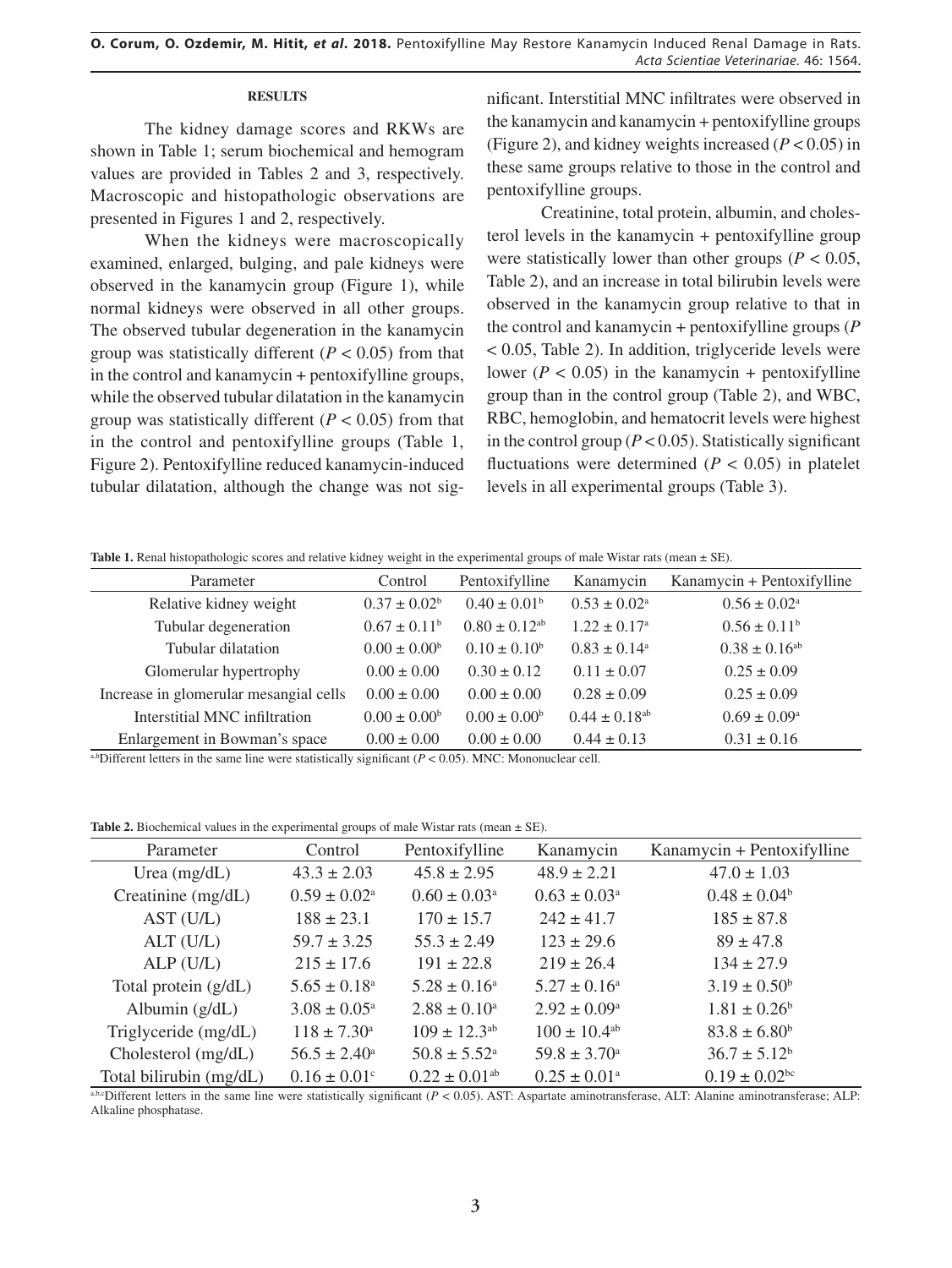**O. Corum, O. Ozdemir, M. Hitit,** *et al***. 2018.** Pentoxifylline May Restore Kanamycin Induced Renal Damage in Rats. *Acta Scientiae Veterinariae*. 46: 1564.

| Parameter           | Control                      | Pentoxifylline          | Kanamycin               | Kanamycin + Pentoxifylline   |
|---------------------|------------------------------|-------------------------|-------------------------|------------------------------|
| WBC $(x10^9/L)$     | $13.4 \pm 0.34$ <sup>a</sup> | $10.4 \pm 0.87^{\circ}$ | $10.5 \pm 0.52^b$       | $8.47 \pm 0.57$ °            |
| RBC $(x10^{12}/L)$  | $9.33 \pm 0.11^{\circ}$      | $8.25 \pm 0.20^b$       | $7.48 \pm 0.15^{\circ}$ | $7.68 \pm 0.16^{\circ}$      |
| Platelet $(x109/L)$ | $511 \pm 17.3^b$             | $637 \pm 40.0^{\circ}$  | $644 + 43.4^{\circ}$    | $613 \pm 20.4$ <sup>ab</sup> |
| Hemoglobin $(g/L)$  | $17.1 \pm 0.22^{\text{a}}$   | $15.1 + 0.27^b$         | $13.5 \pm 0.23^{\circ}$ | $14.0 \pm 0.26$ °            |
| Hematocrit %        | $56.2 \pm 1.06^{\circ}$      | $51.0 \pm 1.11^b$       | $44.9 \pm 0.78$ °       | $46.1 \pm 0.97$ °            |

**Table 3.** Hemogram values in the experimental groups of male Wistar rats (mean  $\pm$  SE).

a,b,cDifferent letters in the same line were statistically significant (*P* < 0.05). WBC: White blood cell; RBC: Red blood cell.



**Figure 1.** Macroscopic observations. A- Control group. B- pentoxifylline group. C- Kanamycin group (enlarged, pale, and swollen kidney). D- Kanamycin + pentoxifylline group (normal size and colored kidney).



**Figure 2.** Kidney with hematoxylin-eosin staining. A&B- Normal histopathological appearance. C- Tubular dilatation, tubular degeneration, and mononuclear cell infiltration. D- Decreased tubular score, but still the appearance of mononuclear cell infiltrates.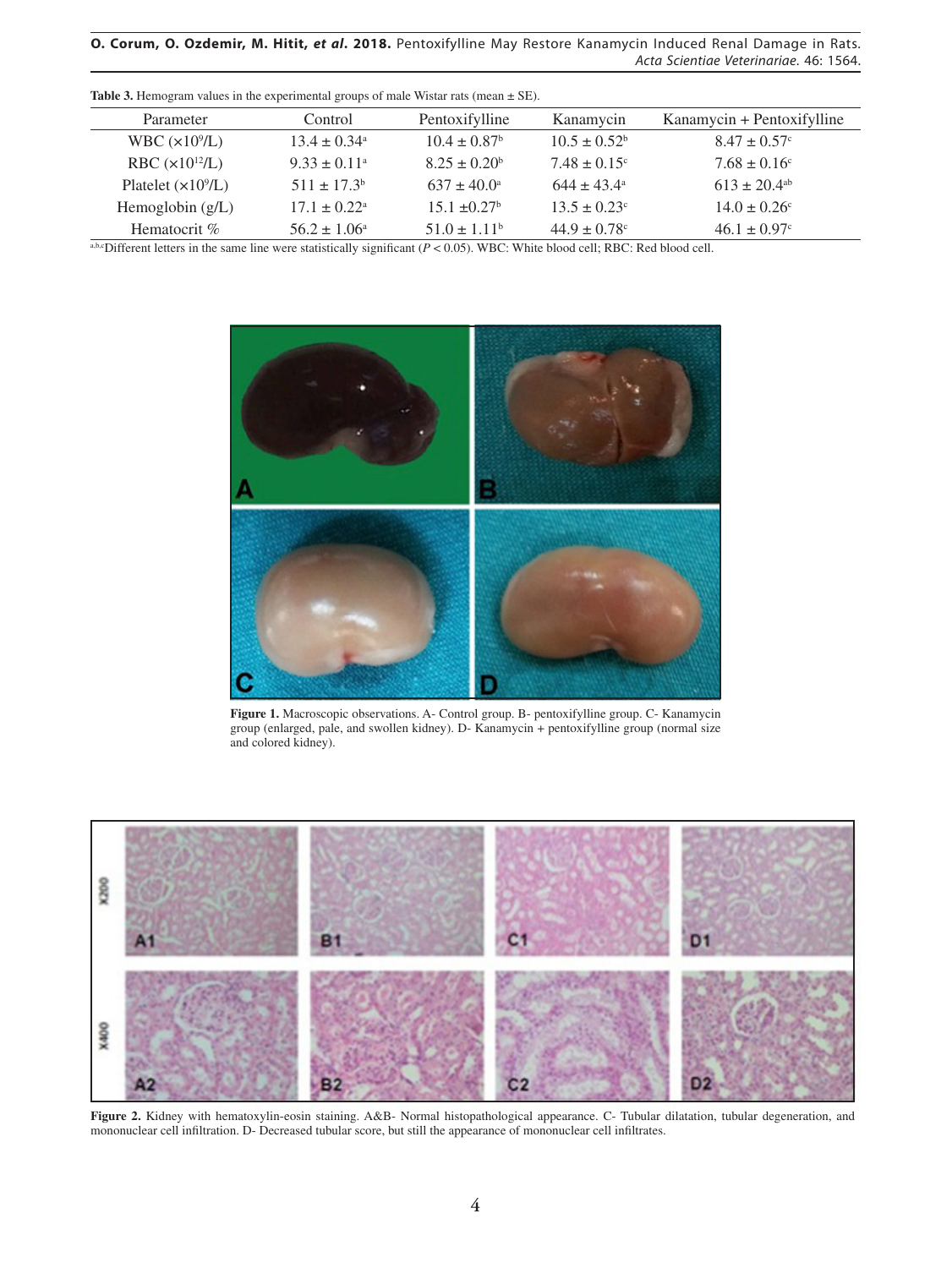#### **DISCUSSION**

The most common side effect of kanamycin is nephrotoxicity [2-9] and the drug accumulates in the kidneys 10-50 times more than in the plasma. Although it has been reported that kidney damage occurred in 25- 50% of patients, pentoxifylline might show a renoprotective effect in some diseases resulting from its vasodilator, antioxidant, and microcirculatory features [9,11,15,22].

In this study, no macroscopic and microscopic pathologies were observed in the control group (Table 1, Figures 1 & 2). The RKWs increased  $(P < 0.05)$  in the kanamycin and kanamycin + pentoxifylline groups (Table 1, Figure 1). Both tubular degeneration and dilatation were observed in the kanamycin group. Pentoxifylline inhibited (*P* < 0.05) kanamycin-induced tubular degeneration and appeared to also reduce tubular dilatation, although this reduction was not significant (Table 1, Figure 2). Parameters for glomerular hypertrophy, an increase in glomerular mesangial cells, and enlargement in Bowman's space did not differ significantly between the kanamycin and kanamycin + pentoxifylline groups. Tubular necrosis, epithelial edema of proximal tubules, tubular fibrosis, and perivascular inflammation might also be observed in aminoglycoside-induced nephrotoxicity [9]. Pentoxifylline produces no histopathological changes or an induction of apoptosis in the kidneys [3], while necrosis and apoptosis of tubular epithelial cells, tubular dilatation, increased connective tissue mass in some areas of the interstitium, an enlarged glomerulus or Bowman's capsule, neutrophil or MNC infiltrates, and hemorrhage in some areas of the interstitium have been reported in amikacin- or gentamycin-induced nephrotoxicity [3,12,16,17]. In the current research, pentoxifylline prevented tubular damage induced by kanamycin, but did not inhibit infiltration by MNCs (Table 1, Figure 2). The protective effects of pentoxifylline have been investigated in aminoglycoside-induced nephrotoxicity, and renoprotective effects of pentoxifylline have been reported [6,9]. Pentoxifylline also ameliorated amikacin- or gentamycin-induced histopathologic changes, especially those associated with tubular structures [12,13,16,17]. The protective effects of pentoxifylline on kanamycin-induced tubular nephrotoxicity in this research might be a result of its stimulating the production of prostaglandin, a vasodilator, and of its improving microcirculation [9,15]. Although the anti-inflammatory effects of pentoxifylline have been reported [9,15], these did not inhibit kanamycin-induced infiltration by interstitial MNCs in the present study (Table 1, Figure 2). These results could indicate that the anti-inflammatory effects of pentoxifylline are not obvious and/or are dose dependent.

Statistically significantly changes  $(P < 0.05)$ were determined in the levels of creatinine, total protein, albumin, cholesterol, triglycerides, and total bilirubin in within-group comparisons (Table 2). Aminoglycoside antibiotics might cause statistically significant differences within reference ranges in serum biochemical values in rodents [25], while pentoxifylline did not show a dominant effect on these biochemical values in rodents [24]. In the current research, statistically determined changes in the damage markers of the kidney, liver, and bile duct [18] and in lipid metabolism values were within the reference ranges for rats [1,4,10,18,20,23,27]. These results might indicate that kanamycin and pentoxifylline have no undesirable effects on these functions in rats.

Statistically significant  $(P < 0.05)$  changes were determined in the WBC, RBC, platelet, hemoglobin, and hematocrit levels in the present research (Table 3); however, these changes were within the reference ranges for rats [10,23]. These results might indicate that kanamycin and pentoxifylline have no undesirable effects on hemogram values that reflect bone marrow function [5,19] in rats.

#### **CONCLUSIONS**

Repetitive administration of kanamycin increased RKW and lead to histopathological tubular degeneration, tubular dilatation, and changes in interstitial MNC infiltrate levels. Although administration of kanamycin together with pentoxifylline prevented tubular damage and tubular dilatation, it had no effect on the other parameters. The effects of kanamycin together with pentoxifylline on hematological and biochemical parameters remained within the reference ranges. Additional molecular studies using different doses and time intervals are necessary to determine the potential effects of pentoxifylline on kanamycin-induced nephrotoxicity.

#### MANUFACTURERS

1 Sanofi Aventis Drugs Ltd,. Istanbul, Turkey.

2 Vetas Veterinary Drug. Istanbul, Turkey.

4 ILab-300 BioMérieux Diagnostics. Milan, Italy.

5 Shenzen Mindray Bio-Medical Electronics Co., Ltd. Shenzen, China. 6 IBM Corporation. Armonk, NY, USA.

<sup>3</sup> IE Ulagay. Istanbul, Turkey.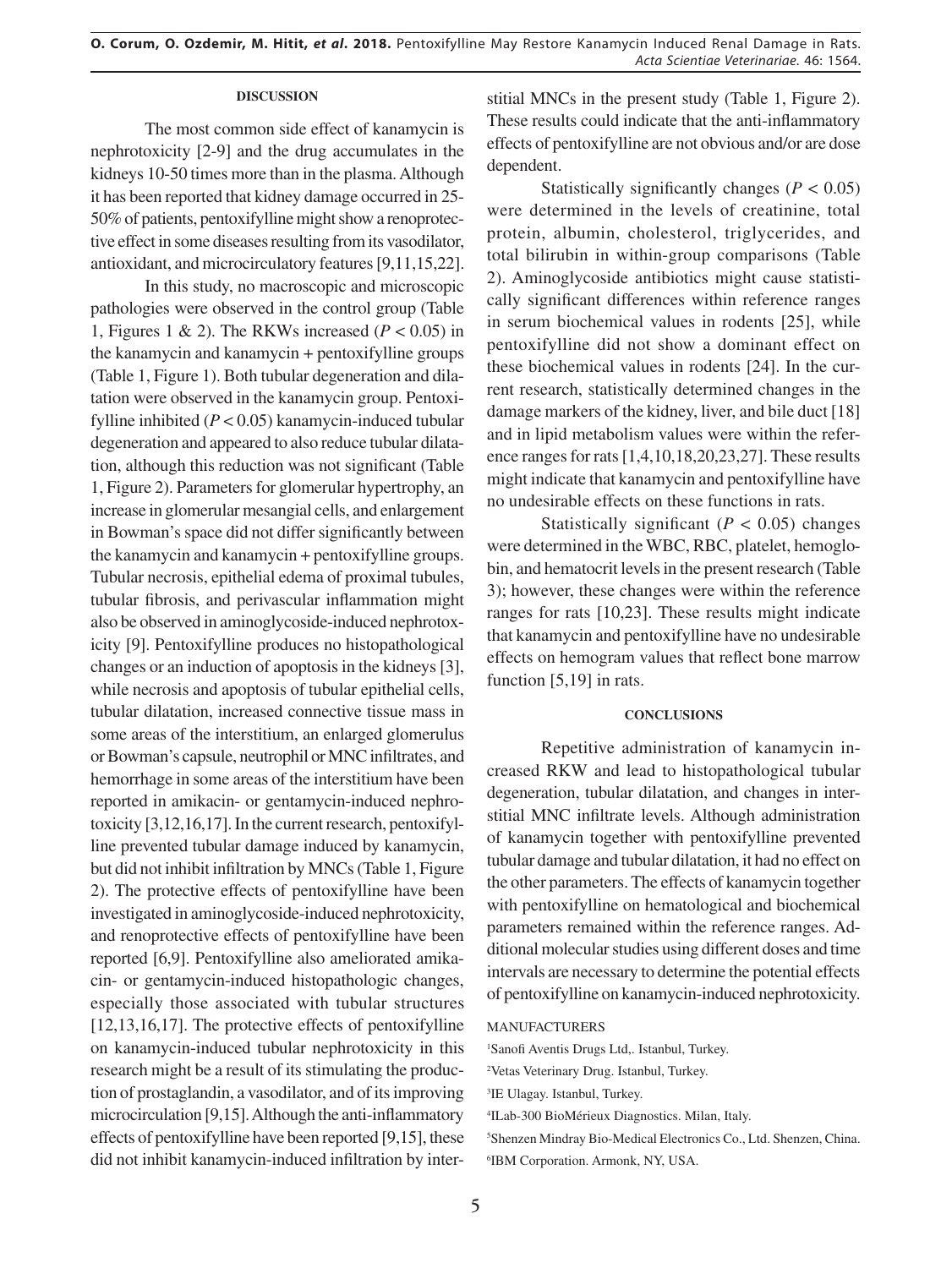*Acknowledgements***.** We thank Dr. Enver Yazar for scientific assistance. The study abstract was presented as a poster that the First International Turkish Veterinary Internal Medicine Congress on October 10-12, 2017, in Antalya, Turkey.

*Declaration of interest***.** The authors report no conflicts of interest. The authors alone are responsible for the content and writing of this paper.

*Ethical approval***.** The study protocol was approved by Ethics Committee of Experimental Medicine Research and Application Centre of Selcuk University (SUDAM, 2015/60).

## **REFERENCES**

- **1 Er A., Dik B., Cetin G., Altan F., Uney K., Elmas M. & Yazar E. 2013.** Etanercept Can It be Used in the Treatment of Endotoxemia? *Kafkas Universitesi Veteriner Fakültesi Dergisi*. 19: 133-139.
- **2 Horvath B., Marton Z., Halmosi R., Alexy T., Szapary L., Vekasi J., Biro Z., Habon T., Kesmarky G. & Toth K. 2002.** *In vitro* antioxidant properties of pentoxifylline, piracetam, and vinpocetine. *Clinical Neuropharmacology*. 25: 37-42.
- **3 Kasap B., Turkmen M., Kiray M., Kuralay F., Soylu A., Tugyan K. & Kavukcu S. 2013.** Effects of pentoxifylline on gentamicin-induced nephrotoxicity. *Renal Failure*. 35: 1376-1381.
- **4 Kerr M.G. 2002.** Clinical biochemistry. In: *Veterinary Laboratory Medicine*. 2nd edn. Ames: Blackwell Publishing Ltd., pp.69-198.
- **5 Kerr M.G. 2002.** Haemotoloyg. In: *Veterinary Laboratory Medicine*. 2nd edn. Ames: Blackwell Publishing Ltd., pp.1-65.
- **6 Leporini C., Pisano A., Russo E., D'Arrigo G., DeSarro G., Copplino G. & Bolignano. 2016.** Effect of pentoxifylline on renal outcomes in chronic kidney disease patients: A systematic review and meta-analysis. *Pharmacological Research*. 107: 315-332.
- **7 Lyons A.J. & Brennan P.A. 2017.** Pentoxifylline a review of its use in osteoradionecrosis. *British Journal of Oral and Maxillofacial Surgery*. 55: 230-234.
- **8 McWilliam S.J., Antoine D.J., Smyth R.L. & Pirmohamed M. 2016.** Aminoglycoside-induced nephrotoxicity in children. *Pediatric Nephrology*. 15: 1-11.
- **9 Nasiri-Toosi Z., Dashti-Khavidaki S., Khalili H. & Lessan-Pezeshki M. 2013.** A review of the potential protective effects of pentoxifylline against drug-induced nephrotoxicity. *European Journal of Clinical Pharmacology*. 69: 1057- 1073.
- **10 Ness R.D. 2004.** Rodents. In: Carpenter JW. (Ed). *Exotic Animal Formulary*. London: Elsevier Saunders, pp.377-410.
- **11 Oliveira J.F.P., Cipullo J.P. & Burdmann E.A. 2006.** Aminoglycoside nephrotoxicity. *Brazilian Journal of Cardiovascular Surgery*. 21: 444-452.
- **12 Ozer M.K., Asci H., Oncu M., Yesilot S., Savran M., Bayram D. & Cicek E. 2009.** Effects of Pentoxifylline on Amikacin-Induced Nephrotoxicity in Rats. *Renal Failure*. 31: 134-139.
- **13 Pascarella L. & Shortell C.K. 2015.** Medical management of venous ulcers. *Seminars in Vascular Surgery*. 28: 21-28.
- **14 Salgueiro S.R., Núñez L.G., Herrera G.D.B., Febles E.S., Ares D.M., Lopez R.M., Acosta JB. 2014.** Role of epidermal growth factor and growth hormone-releasing peptide-6 in acceleration of renal tissue repair after kanamycin overdosing in rats. *Iranian Journal of Kidney Diseases*. 8: 382-388.
- **15 Shepler B., Nash C., Smith C., Dimarco A., Petty J. & Szewciw S. 2012.** Update on potential drugs for the treatment of diabetic kidney disease. *Clinical Therapeutics*. 34: 1237-1246.
- 16 Stojiljković N., Veljković S., Mihailović D., Stoiljković M., Ranković G., Jovanović I. & Randjelović P. 2009. Pentoxifylline ameliorates glomerular basement membrane ultrastructural changes caused by gentamicin administration in rats. *Bosnian Journal of Basic Medical Sciences*. 9: 239-244.
- **17 Stojiljkovic N., Veljkovic S., Mihailovic D., Stoiljkovic M., Radenkovic M., Rankovic G. & Randjelovic P. 2009.** Protective effects of pentoxifylline treatment on gentamicin-induced nephrotoxicity in rats. *Renal Failure*. 31: 54-61.
- **18 Turgut K. 2000.** Liver disorders and tests. In: *Veterinary Clinic Laboratory Diagnosis*. Konya: Bahcivanlar Press, pp.202-57.
- **19 Turgut K. 2000.** Erythrocyte disorders and tests. In: *Veterinary Clinic Laboratory Diagnosis*. Konya: Bahcivanlar Press, pp.17-78